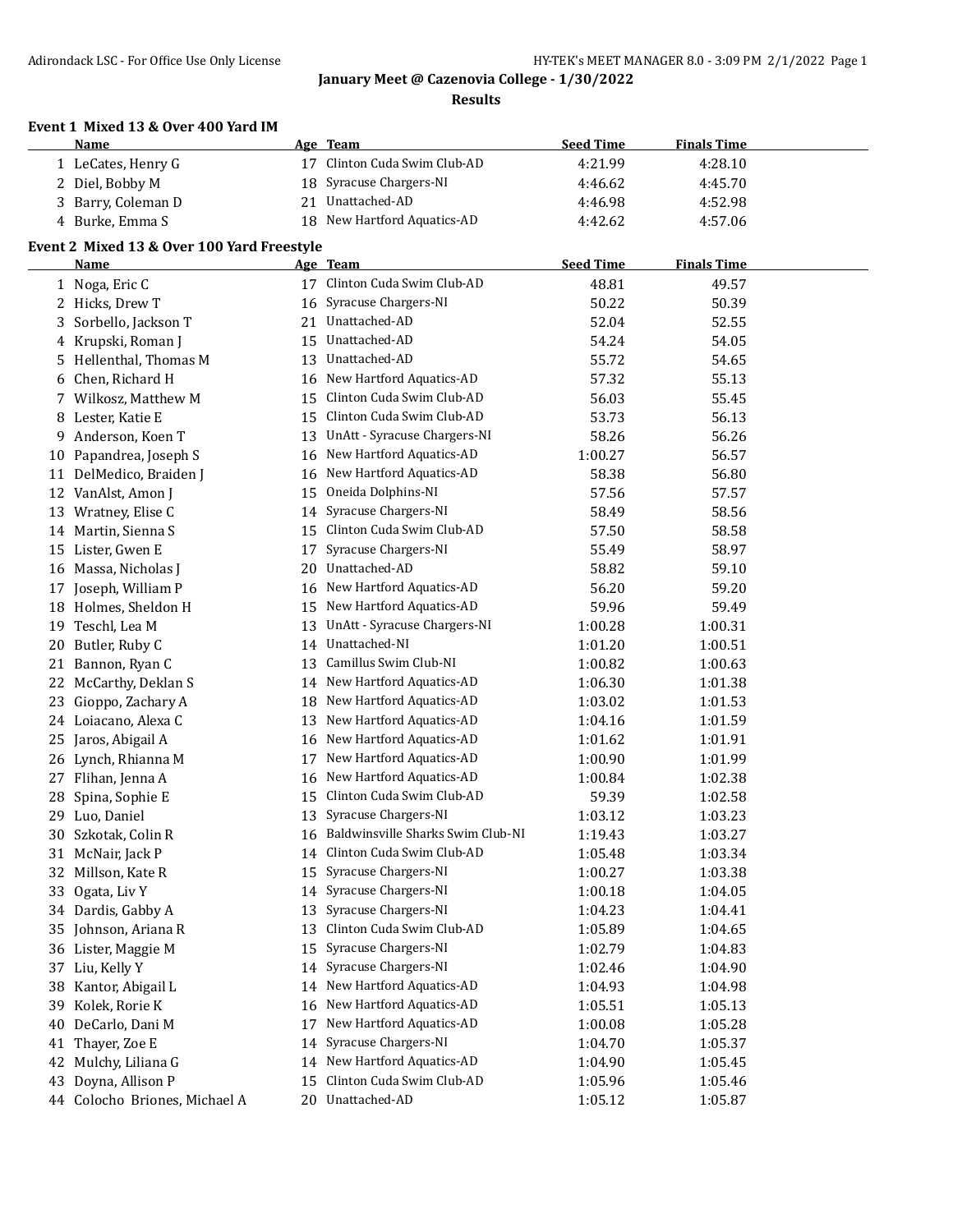### **Results**

## **(Event 2 Mixed 13 & Over 100 Yard Freestyle)**

|       | Name                                        |    | Age Team                          | <b>Seed Time</b> | <b>Finals Time</b> |  |
|-------|---------------------------------------------|----|-----------------------------------|------------------|--------------------|--|
|       | 45 Sterling, Hannah E                       |    | 16 New Hartford Aquatics-AD       | 1:05.90          | 1:06.18            |  |
| 46    | Coleman, Rose E                             | 15 | Syracuse Chargers-NI              | 1:05.64          | 1:06.79            |  |
|       | 47 Paul, Emma S                             | 14 | Syracuse Chargers-NI              | 1:08.70          | 1:07.19            |  |
|       | 48 Jenne, Josephine E                       | 16 | New Hartford Aquatics-AD          | 1:06.51          | 1:07.28            |  |
| 49    | Schroth, Lila K                             | 14 | Syracuse Chargers-NI              | 1:04.98          | 1:07.47            |  |
|       | 50 Barnello, Nora K                         | 14 | Syracuse Chargers-NI              | 1:08.57          | 1:07.68            |  |
|       | 51 Artz, Nicolina K                         | 15 | Clinton Cuda Swim Club-AD         | 1:07.03          | 1:07.74            |  |
|       | 52 Broton, Emma K                           | 15 | Syracuse Chargers-NI              | 1:08.45          | 1:08.94            |  |
|       | 53 McDevitt, Sinead J                       | 13 | Camillus Swim Club-NI             | 1:07.06          | 1:09.68            |  |
|       | 54 Bailey, Madalynn R                       | 14 | New Hartford Aquatics-AD          | 1:11.17          | 1:09.82            |  |
| 55    | Sacco, Sophia A                             | 14 | New Hartford Aquatics-AD          | 1:08.84          | 1:10.25            |  |
|       | 56 Angelini, Mary C                         | 16 | New Hartford Aquatics-AD          | 1:10.00          | 1:11.96            |  |
|       | 57 Verma, Aanya                             | 14 | Syracuse Chargers-NI              | 1:11.66          | 1:12.01            |  |
|       | 58 Joardar, Anushka                         | 14 | Syracuse Chargers-NI              | 1:11.15          | 1:13.52            |  |
|       | 59 Albano, Julia P                          | 14 | New Hartford Aquatics-AD          | 1:14.00          | 1:14.81            |  |
|       | 60 Fong, Robyn A                            | 15 | Syracuse Chargers-NI              | 1:24.21          | 1:16.51            |  |
|       | 61 McLain, Meilissa A                       | 14 | Syracuse Chargers-NI              | 1:17.44          | 1:16.83            |  |
| 62    | Morgan, Ellie A                             | 14 | Syracuse Chargers-NI              | 1:28.22          | 1:18.62            |  |
|       | 63 Frazier, Dianndra L                      | 16 | New Hartford Aquatics-AD          | <b>NT</b>        | 1:18.68            |  |
|       | 64 Hamlin, Meghan J                         | 16 | New Hartford Aquatics-AD          | 1:32.26          | 1:23.35            |  |
|       | 65 St. Thomas, Logan M                      | 13 | Clinton Cuda Swim Club-AD         | 1:31.43          | 1:29.89            |  |
|       | 66 Rakhesh, Rehaan N                        | 13 | Syracuse Chargers-NI              | NT               | 1:31.00            |  |
|       | 67 Stone, Eva M                             |    | 14 Clinton Cuda Swim Club-AD      | 1:29.48          | 1:31.62            |  |
|       | Event 3 Mixed 13 & Over 200 Yard Backstroke |    |                                   |                  |                    |  |
|       | <u>Name</u>                                 |    | Age Team                          | <b>Seed Time</b> | <b>Finals Time</b> |  |
|       | 1 Smith, Quinn M                            |    | 17 Syracuse Chargers-NI           | 2:06.90          | 2:00.38            |  |
|       | 2 Wales, Nathaniel J                        |    | 16 Syracuse Chargers-NI           | 2:06.67          | 2:01.26            |  |
|       | 3 Luttrell, Emma R                          | 17 | Syracuse Chargers-NI              | 2:14.29          | 2:15.95            |  |
|       | 4 Noga, Eric C                              | 17 | Clinton Cuda Swim Club-AD         | 1:59.14          | 2:16.71            |  |
|       | 5 Diel, Bobby M                             | 18 | Syracuse Chargers-NI              | 2:16.04          | 2:18.27            |  |
|       | 6 Hellenthal, Thomas M                      | 13 | Unattached-AD                     | 2:15.44          | 2:19.30            |  |
| 7.    |                                             |    |                                   |                  |                    |  |
|       | Turo, Jamey D                               | 15 | Syracuse Chargers-NI              | 2:12.62          | 2:20.71            |  |
|       | 8 Loiacano, Reina L                         | 15 | New Hartford Aquatics-AD          | 2:24.87          | 2:21.47            |  |
| 9.    | Hicks, Drew T                               | 16 | Syracuse Chargers-NI              | 2:11.76          | 2:23.05            |  |
|       | 10 Hans, Dana M                             |    | 15 Clinton Cuda Swim Club-AD      | 2:17.14          | 2:25.74            |  |
|       | 11 Holmes, Sheldon H                        |    | 15 New Hartford Aquatics-AD       | 2:44.88          | 2:31.14            |  |
|       | 12 Martin, Sienna S                         |    | 15 Clinton Cuda Swim Club-AD      | 2:31.52          | 2:36.05            |  |
|       | 13 Johnson, Ariana R                        | 13 | Clinton Cuda Swim Club-AD         | 2:35.55          | 2:36.37            |  |
|       | 14 Doyna, Allison P                         | 15 | Clinton Cuda Swim Club-AD         | 2:34.77          | 2:37.88            |  |
|       | 15 Luttrell, Avery M                        | 15 | Syracuse Chargers-NI              | 2:52.83          | 2:45.16            |  |
| 16    | Stone, Eva M                                | 14 | Clinton Cuda Swim Club-AD         | NT               | 3:49.71            |  |
| $---$ | Szkotak, Colin R                            | 16 | Baldwinsville Sharks Swim Club-NI | NT               | DQ                 |  |
|       | Joardar, Anushka                            |    | 14 Syracuse Chargers-NI           | NT               | DQ                 |  |

# **Event 4 Mixed 13 & Over 100 Yard Butterfly**

| <b>Name</b>           | Age Team                    | <b>Seed Time</b> | <b>Finals Time</b> |  |
|-----------------------|-----------------------------|------------------|--------------------|--|
| 1 LeCates, Henry G    | Clinton Cuda Swim Club-AD   | 52.21            | 54.04              |  |
| 2 Burke, Emma S       | 18 New Hartford Aquatics-AD | 58.64            | 59.93              |  |
| 3 Sorbello, Jackson T | Unattached-AD               | 58.61            | 1:00.13            |  |
| 4 Krupski, Roman J    | 15 Unattached-AD            | 1:04.93          | 1:01.14            |  |
| 5 Tresnjo, Arman      | 15 New Hartford Aquatics-AD | 1:04.98          | 1:02.90            |  |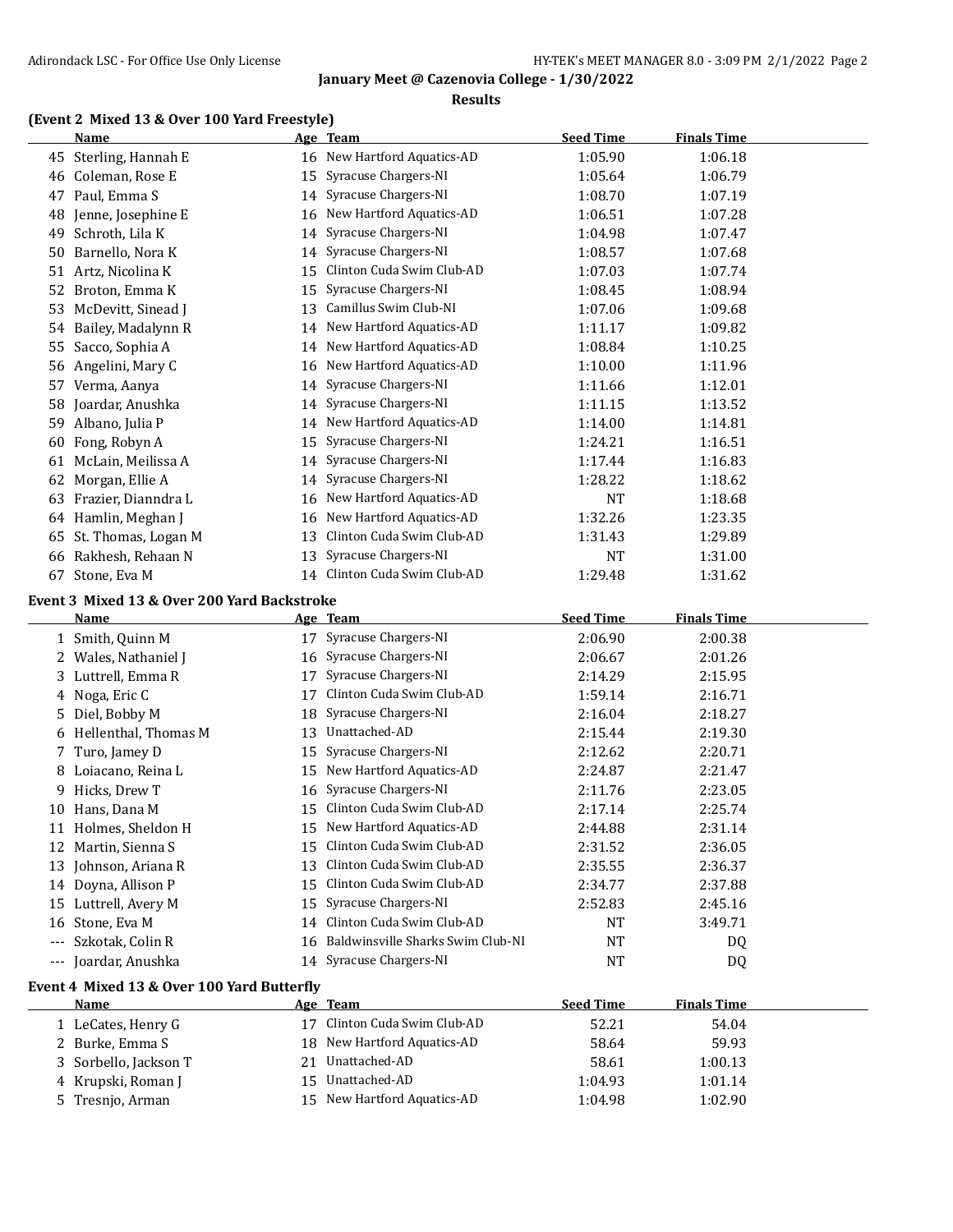### **Results**

## **(Event 4 Mixed 13 & Over 100 Yard Butterfly)**

|       | Name                 |     | Age Team                    | <b>Seed Time</b> | <b>Finals Time</b> |
|-------|----------------------|-----|-----------------------------|------------------|--------------------|
|       | 6 Lester, Katie E    | 15  | Clinton Cuda Swim Club-AD   | 1:02.11          | 1:04.54            |
|       | 7 Massa, Nicholas J  | 20. | Unattached-AD               | 1:11.24          | 1:09.62            |
|       | 8 Flihan, Jenna A    |     | 16 New Hartford Aquatics-AD | 1:04.95          | 1:09.84            |
| 9.    | Jenne, Josephine E   |     | 16 New Hartford Aquatics-AD | 1:13.17          | 1:13.73            |
| 10    | Loiacano, Alexa C    | 13  | New Hartford Aquatics-AD    | <b>NT</b>        | 1:14.82            |
| 11    | Loiacano, Reina L    | 15  | New Hartford Aquatics-AD    | 1:09.42          | 1:14.84            |
|       | 12 Joseph, William P |     | 16 New Hartford Aquatics-AD | 1:09.88          | 1:16.09            |
| 13    | Kantor, Abigail L    | 14  | New Hartford Aquatics-AD    | 1:15.64          | 1:17.53            |
| 14    | Lynch, Rhianna M     | 17  | New Hartford Aquatics-AD    | 1:15.80          | 1:18.53            |
| 15    | Bailey, Madalynn R   | 14  | New Hartford Aquatics-AD    | 1:26.49          | 1:25.68            |
|       | 16 Albano, Julia P   |     | 14 New Hartford Aquatics-AD | 1:30.00          | 1:28.03            |
| 17    | Joardar, Anushka     |     | 14 Syracuse Chargers-NI     | 1:21.60          | 1:28.71            |
| 18    | Angelini, Mary C     |     | 16 New Hartford Aquatics-AD | 1:25.83          | 1:29.81            |
| 19    | McDevitt, Sinead J   | 13  | Camillus Swim Club-NI       | <b>NT</b>        | 1:30.08            |
| $---$ | DeCarlo, Dani M      |     | New Hartford Aquatics-AD    | 1:08.42          | DQ                 |
|       |                      |     |                             |                  |                    |

## **Event 5 Mixed 13 & Over 200 Yard Breaststroke**

 $\overline{a}$ 

 $\equiv$ 

|    | Name                          |    | Age Team                    | <b>Seed Time</b> | <b>Finals Time</b> |  |
|----|-------------------------------|----|-----------------------------|------------------|--------------------|--|
|    | 1 Barry, Coleman D            | 21 | Unattached-AD               | 2:33.81          | 2:32.35            |  |
|    | Chen, Richard H               | 16 | New Hartford Aquatics-AD    | 2:36.00          | 2:34.96            |  |
| 3  | Kingsley, Morgan R            | 18 | Syracuse Chargers-NI        | 2:35.88          | 2:34.99            |  |
| 4  | Lister, Gwen E                | 17 | Syracuse Chargers-NI        | 2:24.95          | 2:35.47            |  |
| 5. | VanAlst, Amon J               | 15 | Oneida Dolphins-NI          | 2:34.42          | 2:42.39            |  |
| 6  | Gioppo, Zachary A             | 18 | New Hartford Aquatics-AD    | <b>NT</b>        | 2:44.38            |  |
| 7  | Spina, Sophie E               | 15 | Clinton Cuda Swim Club-AD   | 2:46.21          | 2:45.11            |  |
| 8  | McNair, Jack P                | 14 | Clinton Cuda Swim Club-AD   | <b>NT</b>        | 2:49.01            |  |
| 9  | Lister, Maggie M              | 15 | Syracuse Chargers-NI        | <b>NT</b>        | 2:50.41            |  |
| 10 | Flihan, Jenna A               | 16 | New Hartford Aquatics-AD    | 2:46.08          | 2:52.98            |  |
| 11 | Mulchy, Liliana G             | 14 | New Hartford Aquatics-AD    | 2:57.19          | 2:57.30            |  |
| 12 | Butler, Ruby C                | 14 | Unattached-NI               | 3:05.41          | 2:57.39            |  |
| 13 | Butler, Rainbow C             | 14 | Unattached-NI               | 2:58.28          | 2:57.61            |  |
| 14 | Massa, Nicholas J             | 20 | Unattached-AD               | 2:53.11          | 2:58.86            |  |
|    | 15 Jaros, Abigail A           | 16 | New Hartford Aquatics-AD    | 2:57.93          | 2:59.08            |  |
|    | 16 Colocho Briones, Michael A | 20 | Unattached-AD               | 2:52.23          | 3:02.21            |  |
| 17 | Artz, Nicolina K              | 15 | Clinton Cuda Swim Club-AD   | 3:03.39          | 3:02.63            |  |
| 18 | Liu, Kelly Y                  |    | 14 Syracuse Chargers-NI     | 3:12.30          | 3:02.87            |  |
| 19 | Paul, Emma S                  |    | 14 Syracuse Chargers-NI     | 3:25.63          | 3:10.57            |  |
| 20 | Hamlin, Meghan J              |    | 16 New Hartford Aquatics-AD | 3:31.12          | 3:31.02            |  |

# **Event 6 Mixed 13 & Over 50 Yard Freestyle**

|    | <b>Name</b>            |    | Age Team                     | <b>Seed Time</b> | <b>Finals Time</b> |
|----|------------------------|----|------------------------------|------------------|--------------------|
|    | 1 Noga, Eric C         | 17 | Clinton Cuda Swim Club-AD    | 22.53            | 22.87              |
|    | 2 Sorbello, Jackson T  | 21 | Unattached-AD                | 23.64            | 23.74              |
|    | 3 Tresnjo, Arman       |    | 15 New Hartford Aquatics-AD  | 24.08            | 24.18              |
|    | 4 Hellenthal, Thomas M |    | 13 Unattached-AD             | 24.87            | 25.02              |
|    | 5 Wilkosz, Matthew M   |    | 15 Clinton Cuda Swim Club-AD | 25.95            | 25.31              |
|    | 6 DelMedico, Braiden J |    | 16 New Hartford Aquatics-AD  | 27.21            | 26.02              |
|    | 7 Joseph, William P    |    | 16 New Hartford Aquatics-AD  | 25.87            | 26.03              |
|    | 8 Papandrea, Joseph S  |    | 16 New Hartford Aquatics-AD  | 28.07            | 26.28              |
|    | 9 Holmes, Sheldon H    |    | 15 New Hartford Aquatics-AD  | 27.78            | 26.40              |
| 10 | Martin, Sienna S       |    | 15 Clinton Cuda Swim Club-AD | 26.85            | 26.46              |
| 11 | Loiacano, Reina L      |    | 15 New Hartford Aquatics-AD  | 26.83            | 26.63              |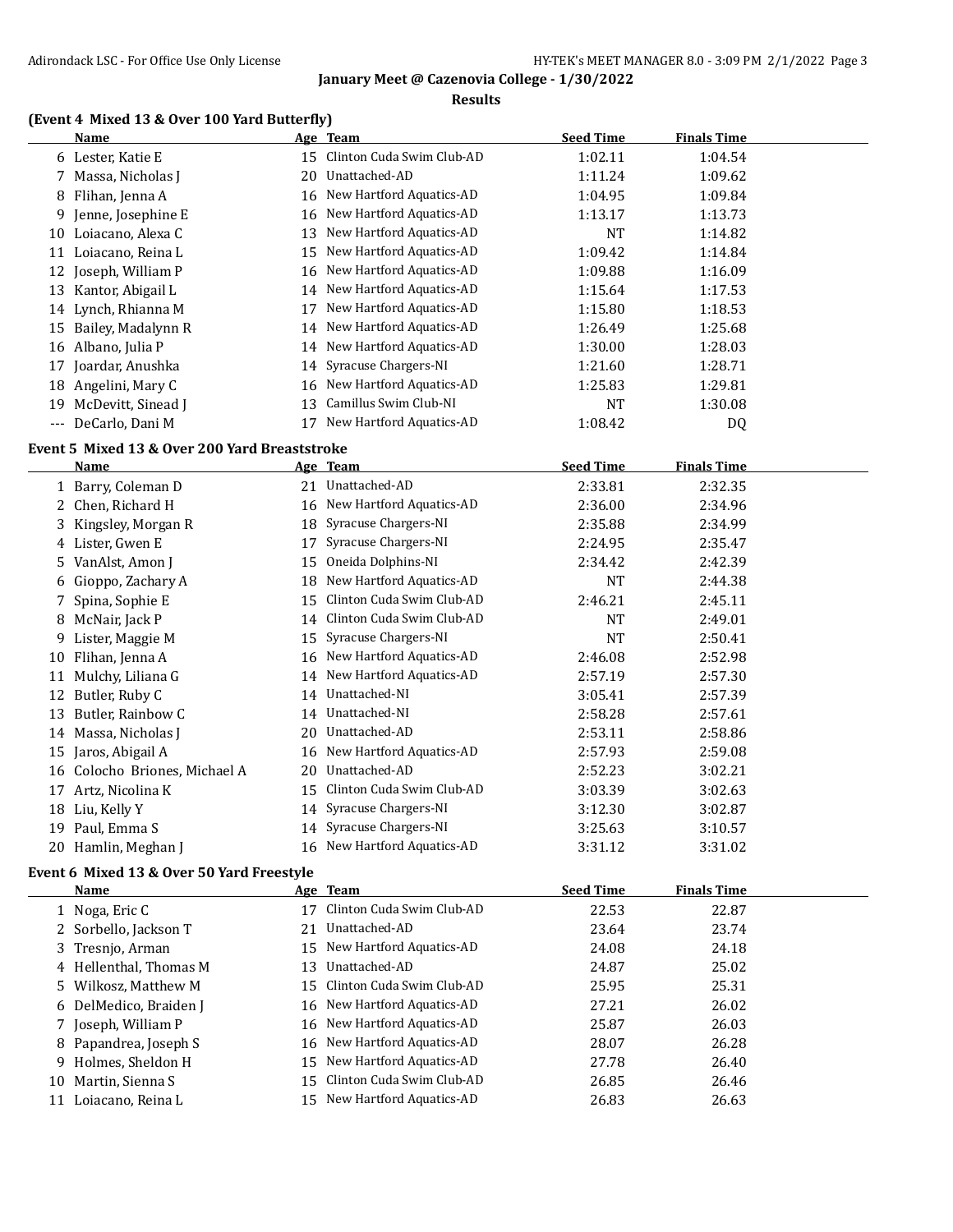### **Results**

## **(Event 6 Mixed 13 & Over 50 Yard Freestyle)**

|       | Name                   |    | Age Team                          | <b>Seed Time</b> | <b>Finals Time</b> |
|-------|------------------------|----|-----------------------------------|------------------|--------------------|
|       | 12 Luttrell, Emma R    |    | 17 Syracuse Chargers-NI           | 25.62            | 26.66              |
|       | 13 Teschl, Lea M       | 13 | UnAtt - Syracuse Chargers-NI      | 27.40            | 27.34              |
|       | *14 McCarthy, Deklan S | 14 | New Hartford Aquatics-AD          | 30.43            | 28.13              |
|       | *14 Bannon, Ryan C     | 13 | Camillus Swim Club-NI             | 28.38            | 28.13              |
|       | 16 Lynch, Rhianna M    | 17 | New Hartford Aquatics-AD          | 28.21            | 28.54              |
|       | 17 Loiacano, Alexa C   |    | 13 New Hartford Aquatics-AD       | 28.82            | 28.64              |
|       | 18 Luo, Daniel         | 13 | Syracuse Chargers-NI              | 29.46            | 28.82              |
| 19    | Millson, Kate R        | 15 | Syracuse Chargers-NI              | 28.02            | 28.85              |
| 20    | McNair, Jack P         | 14 | Clinton Cuda Swim Club-AD         | 33.28            | 28.94              |
|       | 21 Spina, Sophie E     | 15 | Clinton Cuda Swim Club-AD         | 27.63            | 28.95              |
|       | 22 Jaros, Abigail A    | 16 | New Hartford Aquatics-AD          | 28.56            | 29.03              |
| 23    | Coleman, Rose E        | 15 | Syracuse Chargers-NI              | 29.10            | 29.05              |
|       | 24 Kantor, Abigail L   | 14 | New Hartford Aquatics-AD          | 29.30            | 29.45              |
| 25    | Schroth, Lila K        | 14 | Syracuse Chargers-NI              | 29.51            | 29.55              |
|       | 26 Johnson, Ariana R   | 13 | Clinton Cuda Swim Club-AD         | 30.07            | 29.88              |
| 27    | Dardis, Gabby A        | 13 | Syracuse Chargers-NI              | 29.34            | 29.97              |
| 28    | Kolek, Rorie K         | 16 | New Hartford Aquatics-AD          | 30.35            | 30.10              |
| 29    | Thayer, Zoe E          | 14 | Syracuse Chargers-NI              | 29.56            | 30.11              |
| 30    | Jenne, Josephine E     |    | 16 New Hartford Aquatics-AD       | 29.67            | 30.17              |
| 31    | Mulchy, Liliana G      | 14 | New Hartford Aquatics-AD          | 29.20            | 30.18              |
| 32    | Doyna, Allison P       | 15 | Clinton Cuda Swim Club-AD         | 30.08            | 30.55              |
| 33    | Luttrell, Avery M      | 15 | Syracuse Chargers-NI              | 30.83            | 30.64              |
| 34    | Sterling, Hannah E     | 16 | New Hartford Aquatics-AD          | 30.83            | 31.02              |
| 35    | Broton, Emma K         | 15 | Syracuse Chargers-NI              | 30.82            | 31.25              |
|       | 36 Artz, Nicolina K    | 15 | Clinton Cuda Swim Club-AD         | 29.82            | 31.26              |
| 37    | Barnello, Nora K       | 14 | Syracuse Chargers-NI              | 31.39            | 31.37              |
| 38    | Sacco, Sophia A        | 14 | New Hartford Aquatics-AD          | 32.40            | 32.14              |
| 39    | Verma, Aanya           | 14 | Syracuse Chargers-NI              | 31.52            | 32.34              |
| 40    | Bailey, Madalynn R     | 14 | New Hartford Aquatics-AD          | 31.70            | 33.06              |
|       | 41 Angelini, Mary C    | 16 | New Hartford Aquatics-AD          | 31.86            | 33.57              |
|       | 42 Albano, Julia P     | 14 | New Hartford Aquatics-AD          | 35.00            | 33.89              |
| 43    | Fong, Robyn A          | 15 | Syracuse Chargers-NI              | 34.76            | 34.01              |
| 44    | McLain, Meilissa A     | 14 | Syracuse Chargers-NI              | 34.90            | 35.04              |
| 45    | Frazier, Dianndra L    | 16 | New Hartford Aquatics-AD          | 36.66            | 35.38              |
| 46    | Morgan, Ellie A        | 14 | Syracuse Chargers-NI              | 39.17            | 35.58              |
| 47    | Rakhesh, Rehaan N      | 13 | Syracuse Chargers-NI              | 44.71            | 38.54              |
| 48    | Stone, Eva M           | 14 | Clinton Cuda Swim Club-AD         | 39.28            | 39.46              |
| 49    | Hamlin, Meghan J       | 16 | New Hartford Aquatics-AD          | 38.78            | 39.86              |
| 50    | St. Thomas, Logan M    | 13 | Clinton Cuda Swim Club-AD         | 42.91            | 40.41              |
| $---$ | Szkotak, Colin R       | 16 | Baldwinsville Sharks Swim Club-NI | 36.10            | DQ                 |

## **Event 7 Mixed 13 & Over 100 Yard Backstroke**

| Name                   |    | Age Team                     | <b>Seed Time</b> | <b>Finals Time</b> |
|------------------------|----|------------------------------|------------------|--------------------|
| 1 Noga, Eric C         |    | 17 Clinton Cuda Swim Club-AD | 54.40            | 55.48              |
| 2 LeCates, Henry G     |    | 17 Clinton Cuda Swim Club-AD | 56.44            | 57.20              |
| 3 Hicks, Drew T        |    | 16 Syracuse Chargers-NI      | 1:00.01          | 1:00.33            |
| 4 Krupski, Roman J     |    | 15 Unattached-AD             | 1:01.53          | 1:00.94            |
| 5 Hellenthal, Thomas M | 13 | Unattached-AD                | 1:00.86          | 1:01.04            |
| 6 Tresnjo, Arman       |    | 15 New Hartford Aquatics-AD  | 1:03.45          | 1:02.06            |
| 7 Lester, Katie E      |    | 15 Clinton Cuda Swim Club-AD | 59.97            | 1:02.67            |
| 8 Turo, Jamey D        |    | 15 Syracuse Chargers-NI      | 1:01.34          | 1:03.02            |
| 9 Sorbello, Jackson T  | 21 | Unattached-AD                | 1:01.75          | 1:03.61            |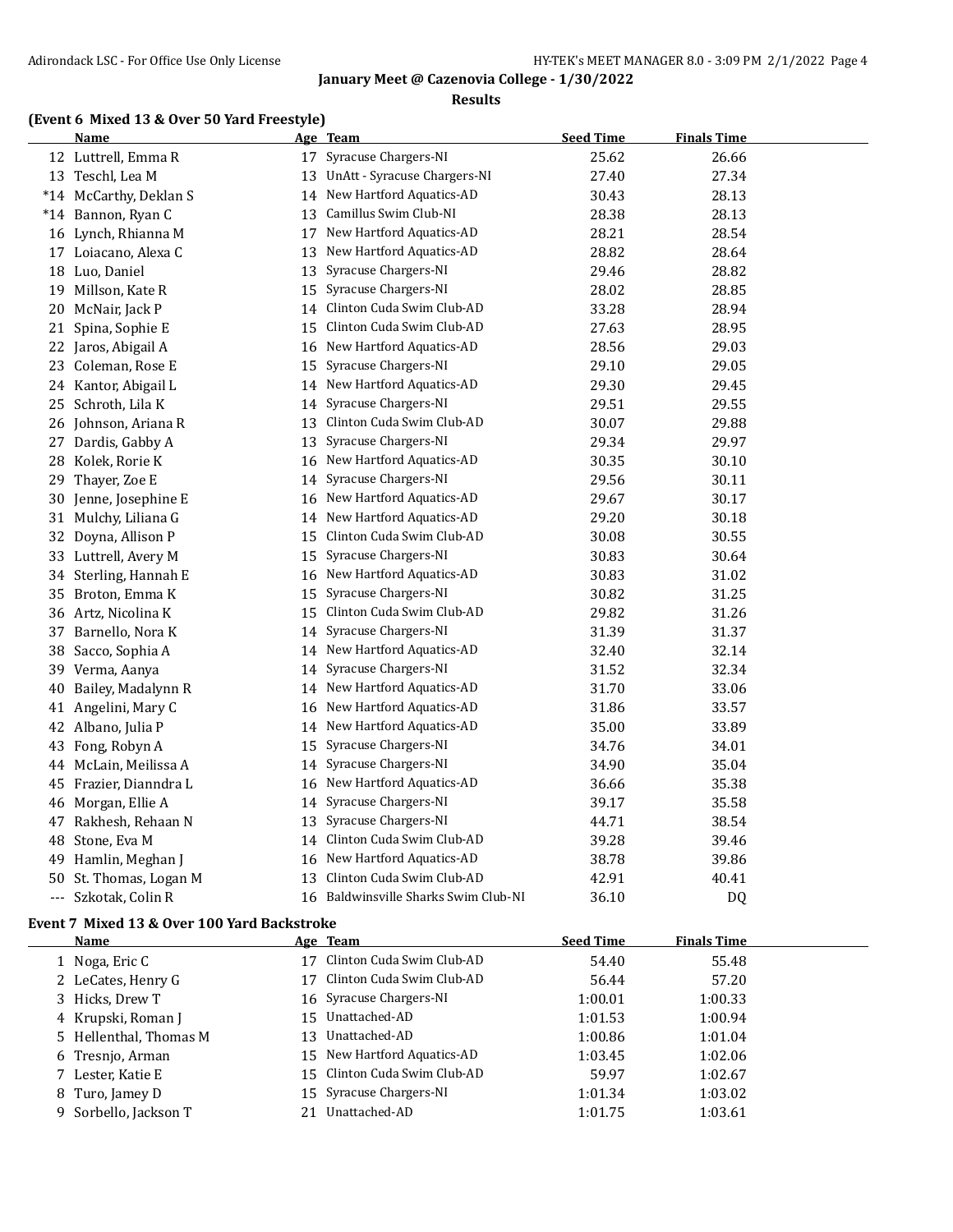#### **Results**

## **(Event 7 Mixed 13 & Over 100 Yard Backstroke)**

|     | <b>Name</b>                                   |    | Age Team                                                    | <b>Seed Time</b> | <b>Finals Time</b> |  |
|-----|-----------------------------------------------|----|-------------------------------------------------------------|------------------|--------------------|--|
|     | 10 Diel, Bobby M                              |    | 18 Syracuse Chargers-NI                                     | 1:06.51          | 1:04.14            |  |
|     | 11 Holmes, Sheldon H                          | 15 | New Hartford Aquatics-AD                                    | 1:17.27          | 1:07.40            |  |
| 12  | Loiacano, Reina L                             | 15 | New Hartford Aquatics-AD                                    | 1:07.87          | 1:07.48            |  |
| 13  | Anderson, Koen T                              | 13 | UnAtt - Syracuse Chargers-NI                                | 1:10.61          | 1:07.85            |  |
|     | 14 VanAlst, Amon J                            | 15 | Oneida Dolphins-NI                                          | 1:06.02          | 1:08.24            |  |
| 15  | Lister, Gwen E                                | 17 | Syracuse Chargers-NI                                        | 1:07.36          | 1:08.71            |  |
|     | 16 Dardis, Gabby A                            | 13 | Syracuse Chargers-NI                                        | 1:10.15          | 1:11.61            |  |
| 17  | Johnson, Ariana R                             | 13 | Clinton Cuda Swim Club-AD                                   | 1:12.58          | 1:11.68            |  |
| 18  | Bannon, Ryan C                                | 13 | Camillus Swim Club-NI                                       | 1:13.75          | 1:12.14            |  |
| 19  | Kingsley, Morgan R                            | 18 | Syracuse Chargers-NI                                        | 1:09.49          | 1:12.89            |  |
| 20  | Ogata, Liv Y                                  |    | 14 Syracuse Chargers-NI                                     | 1:13.81          | 1:15.18            |  |
|     | 21 Kantor, Abigail L                          |    | 14 New Hartford Aquatics-AD                                 | 1:14.43          | 1:15.41            |  |
| 22  | Szkotak, Colin R                              | 16 | Baldwinsville Sharks Swim Club-NI                           | NT               | 1:15.51            |  |
| 23  | DeCarlo, Dani M                               |    | 17 New Hartford Aquatics-AD                                 | 1:14.83          | 1:16.68            |  |
|     | 24 Liu, Kelly Y                               | 14 | Syracuse Chargers-NI                                        | 1:16.18          | 1:16.82            |  |
| 25  | Paul, Emma S                                  | 14 | Syracuse Chargers-NI                                        | 1:16.05          | 1:16.96            |  |
| 26  | Lynch, Rhianna M                              |    | 17 New Hartford Aquatics-AD                                 | 1:14.18          | 1:17.24            |  |
|     | 27 Joardar, Anushka                           | 14 | Syracuse Chargers-NI                                        | 1:16.25          | 1:22.95            |  |
| 28  | McDevitt, Sinead J                            | 13 | Camillus Swim Club-NI                                       | 1:21.02          | 1:23.63            |  |
| 29. | Sacco, Sophia A                               |    | 14 New Hartford Aquatics-AD                                 | 1:25.07          | 1:24.73            |  |
| 30  | Colocho Briones, Michael A                    | 20 | Unattached-AD                                               | 1:22.91          | 1:25.27            |  |
|     | 31 Fong, Robyn A                              | 15 | Syracuse Chargers-NI                                        | 1:34.12          | 1:26.62            |  |
|     | 32 Albano, Julia P                            |    | 14 New Hartford Aquatics-AD                                 | NT               | 1:27.48            |  |
|     | 33 McLain, Meilissa A                         | 14 | Syracuse Chargers-NI                                        | 1:41.31          | 1:34.54            |  |
|     | 34 St. Thomas, Logan M                        | 13 | Clinton Cuda Swim Club-AD                                   | 1:47.24          | 1:45.01            |  |
| 35  | Stone, Eva M                                  |    | 14 Clinton Cuda Swim Club-AD                                | <b>NT</b>        | 1:52.25            |  |
| 36  | Rakhesh, Rehaan N                             | 13 | Syracuse Chargers-NI                                        | <b>NT</b>        | 1:59.16            |  |
|     | --- Frazier, Dianndra L                       |    | 16 New Hartford Aquatics-AD                                 | 1:32.08          | DQ                 |  |
|     |                                               |    |                                                             |                  |                    |  |
|     | Event 8 Mixed 13 & Over 100 Yard Breaststroke |    |                                                             | <b>Seed Time</b> |                    |  |
|     | Name                                          |    | Age Team<br>15 New Hartford Aquatics-AD                     |                  | <b>Finals Time</b> |  |
|     | 1 Tresnjo, Arman                              |    | Unattached-AD                                               | 1:10.32          | 1:11.04            |  |
| 2   | Krupski, Roman J                              | 15 |                                                             | 1:15.40          | 1:12.71            |  |
| 3.  | Wratney, Elise C                              |    | 14 Syracuse Chargers-NI                                     | 1:11.19          | 1:12.80            |  |
| 4   | Burke, Emma S                                 |    | 18 New Hartford Aquatics-AD<br>15 Clinton Cuda Swim Club-AD | 1:12.14          | 1:13.50            |  |
| 5.  | Wilkosz, Matthew M                            |    |                                                             | 1:15.46          | 1:15.57            |  |
| 6   | Luo, Daniel                                   |    | 13 Syracuse Chargers-NI                                     | 1:22.36          | 1:16.84            |  |
| 7   | Gioppo, Zachary A                             |    | 18 New Hartford Aquatics-AD<br>Clinton Cuda Swim Club-AD    | 1:17.36          | 1:17.96            |  |
| 8   | Spina, Sophie E                               | 15 |                                                             | 1:16.22          | 1:18.19            |  |
| 9   | McCarthy, Deklan S                            |    | 14 New Hartford Aquatics-AD                                 | 1:24.43          | 1:20.63            |  |
| 10  | McNair, Jack P                                | 14 | Clinton Cuda Swim Club-AD                                   | 1:28.47          | 1:20.79            |  |
| 11  | Massa, Nicholas J                             | 20 | Unattached-AD                                               | 1:16.34          | 1:21.33            |  |
| 12  | Turo, Jamey D                                 | 15 | Syracuse Chargers-NI                                        | 1:24.04          | 1:21.62            |  |
| 13  | Flihan, Jenna A                               | 16 | New Hartford Aquatics-AD                                    | 1:18.50          | 1:22.08            |  |
| 14  | Mulchy, Liliana G                             | 14 | New Hartford Aquatics-AD                                    | 1:15.13          | 1:22.30            |  |
| 15  | Martin, Sienna S                              | 15 | Clinton Cuda Swim Club-AD                                   | 1:34.51          | 1:22.88            |  |
| 16  | Colocho Briones, Michael A                    | 20 | Unattached-AD                                               | 1:16.58          | 1:22.95            |  |
|     | 17 Bannon, Ryan C                             | 13 | Camillus Swim Club-NI                                       | 1:22.47          | 1:24.87            |  |

 Artz, Nicolina K 15 Clinton Cuda Swim Club-AD 1:24.30 1:26.27 19 Jenne, Josephine E 16 New Hartford Aquatics-AD 1:27.61 1:29.69 Verma, Aanya 14 Syracuse Chargers-NI 1:35.99 1:32.45 21 Angelini, Mary C 16 New Hartford Aquatics-AD 1:32.58 1:35.47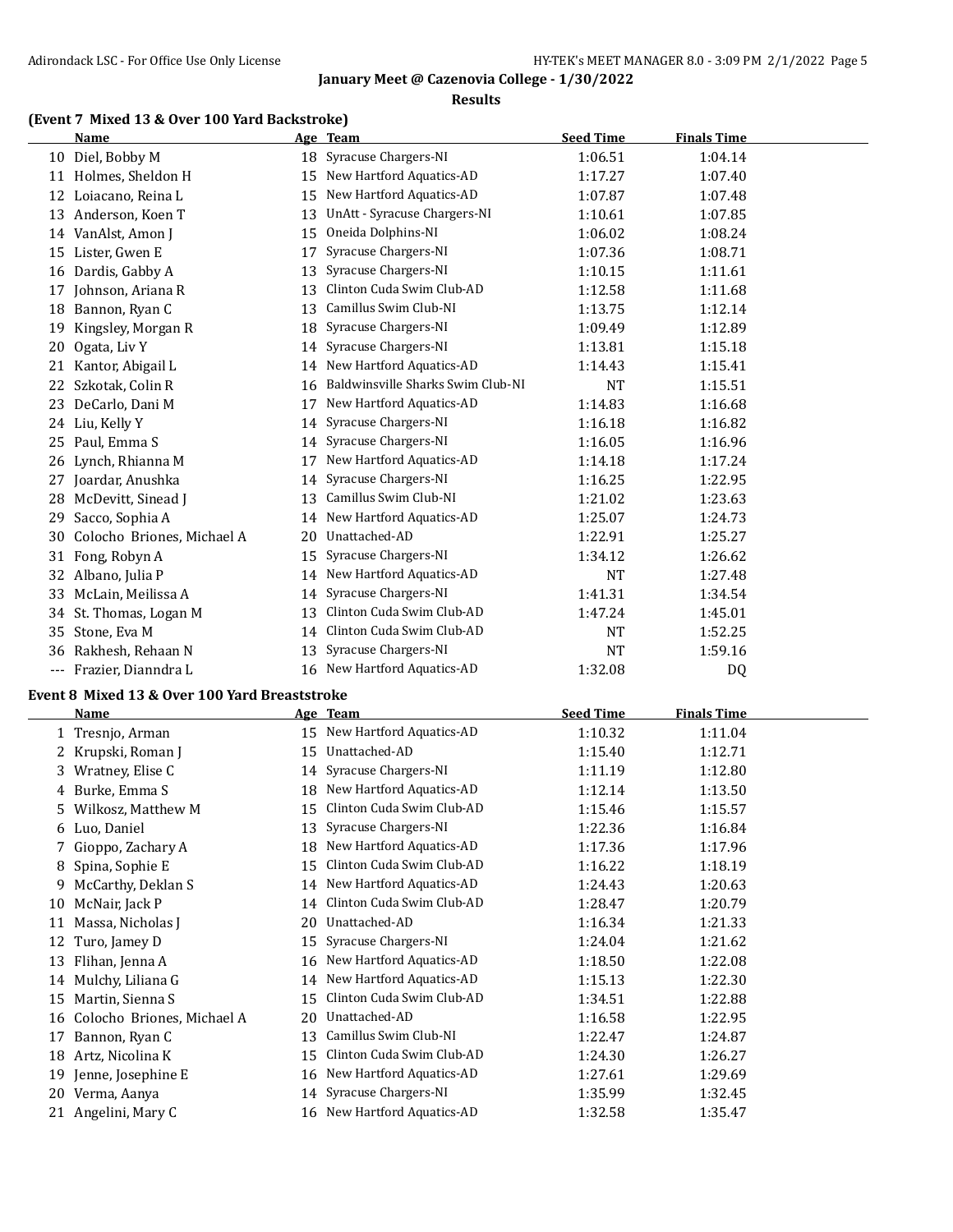**Results**

# **(Event 8 Mixed 13 & Over 100 Yard Breaststroke)**

|       | Name                                         |    | Age Team                        | <b>Seed Time</b> | <b>Finals Time</b> |  |
|-------|----------------------------------------------|----|---------------------------------|------------------|--------------------|--|
|       | 22 Barnello, Nora K                          |    | 14 Syracuse Chargers-NI         | <b>NT</b>        | 1:35.81            |  |
| 23    | Morgan, Ellie A                              |    | 14 Syracuse Chargers-NI         | <b>NT</b>        | 1:40.92            |  |
|       | 24 Sacco, Sophia A                           |    | 14 New Hartford Aquatics-AD     | 1:41.41          | 1:42.16            |  |
| 25    | Hamlin, Meghan J                             |    | 16 New Hartford Aquatics-AD     | 1:40.64          | 1:42.80            |  |
| 26    | McLain, Meilissa A                           | 14 | Syracuse Chargers-NI            | 1:44.03          | 1:46.86            |  |
| 27    | Frazier, Dianndra L                          | 16 | New Hartford Aquatics-AD        | 1:46.81          | 1:51.72            |  |
| 28    | St. Thomas, Logan M                          | 13 | Clinton Cuda Swim Club-AD       | <b>NT</b>        | 1:55.62            |  |
| $---$ | Sterling, Hannah E                           |    | 16 New Hartford Aquatics-AD     | 1:26.20          | DQ                 |  |
|       | Event 9 Mixed 13 & Over 500 Yard Freestyle   |    |                                 |                  |                    |  |
|       | Name                                         |    | Age Team                        | <b>Seed Time</b> | <b>Finals Time</b> |  |
|       | 1 Luttrell, Emma R                           |    | 17 Syracuse Chargers-NI         | 5:21.00          | 5:26.91            |  |
|       | 2 Lester, Katie E                            | 15 | Clinton Cuda Swim Club-AD       | 5:12.19          | 5:30.30            |  |
|       | 3 Papandrea, Joseph S                        | 16 | New Hartford Aquatics-AD        | 5:49.00          | 5:47.26            |  |
|       | 4 Jaros, Abigail A                           |    | 16 New Hartford Aquatics-AD     | 6:00.22          | 5:55.21            |  |
| 5.    | Teschl, Lea M                                | 13 | UnAtt - Syracuse Chargers-NI    | 5:55.85          | 5:56.74            |  |
|       | 6 Loiacano, Alexa C                          | 13 | New Hartford Aquatics-AD        | 6:18.87          | 6:01.28            |  |
| 7.    | Gioppo, Zachary A                            | 18 | New Hartford Aquatics-AD        | <b>NT</b>        | 6:06.31            |  |
| 8     | Doyna, Allison P                             | 15 | Clinton Cuda Swim Club-AD       | 6:03.56          | 6:06.78            |  |
| 9     | Sterling, Hannah E                           | 16 | New Hartford Aquatics-AD        | 6:07.07          | 6:12.56            |  |
| 10    | Thayer, Zoe E                                | 14 | Syracuse Chargers-NI            | 6:07.73          | 6:18.73            |  |
| 11    | DeCarlo, Dani M                              | 17 | New Hartford Aquatics-AD        | 5:34.99          | 6:20.67            |  |
|       | 12 Kolek, Rorie K                            | 16 | New Hartford Aquatics-AD        | 6:28.00          | 6:21.29            |  |
| 13    | Butler, Ruby C                               | 14 | Unattached-NI                   | 7:03.31          | 6:24.48            |  |
| 14    | Ogata, Liv Y                                 | 14 | Syracuse Chargers-NI            | <b>NT</b>        | 6:25.70            |  |
| 15    | Paul, Emma S                                 | 14 | Syracuse Chargers-NI            | 6:41.80          | 6:31.49            |  |
| 16    | Luttrell, Avery M                            | 15 | Syracuse Chargers-NI            | 6:42.06          | 6:32.10            |  |
|       | 17 Luo, Daniel                               | 13 | Syracuse Chargers-NI            | 7:13.94          | 6:35.81            |  |
| 18    | Bailey, Madalynn R                           | 14 | New Hartford Aquatics-AD        | 7:00.00          | 6:45.11            |  |
| 19    | Broton, Emma K                               |    | 15 Syracuse Chargers-NI         | 6:56.35          | 6:46.90            |  |
|       | Event 10 Mixed 13 & Over 1650 Yard Freestyle |    |                                 |                  |                    |  |
|       | Name                                         |    | Age Team                        | <b>Seed Time</b> | <b>Finals Time</b> |  |
|       | 1 Anderson, Koen T                           |    | 13 UnAtt - Syracuse Chargers-NI | <b>NT</b>        | 18:35.26           |  |
|       | 2 Barry, Coleman D                           |    | 21 Unattached-AD                | 18:48.28         | 19:18.66           |  |
|       |                                              |    |                                 |                  |                    |  |

3 VanAlst, Amon J 15 Oneida Dolphins-NI NT 19:25.59 4 Wratney, Elise C 14 Syracuse Chargers-NI NT 19:29.07 Hans, Dana M 15 Clinton Cuda Swim Club-AD 19:11.64 19:43.11 Dardis, Gabby A 13 Syracuse Chargers-NI NT 21:12.87 7 Butler, Rainbow C 14 Unattached-NI NT 22:47.60

## **Event 11 Mixed 12 & Under 50 Yard Backstroke**

| Name                  | Age Team                             | <b>Seed Time</b> | <b>Finals Time</b> |  |
|-----------------------|--------------------------------------|------------------|--------------------|--|
| 1 Deal, Grace A       | 12 Clinton Cuda Swim Club-AD         | 34.83            | 34.43              |  |
| 2 Prendergast, Jack J | 12 Syracuse Chargers-NI              | 42.94            | 35.32              |  |
| 3 Prendergast, Ben L  | 12 Syracuse Chargers-NI              | 39.39            | 35.38              |  |
| 4 Abrams, Leah K      | 12 Syracuse Chargers-NI              | 38.52            | 35.75              |  |
| 5 Szkotak, Caydence L | 12 Baldwinsville Sharks Swim Club-NI | 37.91            | 36.82              |  |
| 6 Bright, Cora P      | 11 Syracuse Chargers-NI              | 37.93            | 37.28              |  |
| 7 Jones, Evelyn P     | 12 Camillus Swim Club-NI             | 38.31            | 37.76              |  |
| 8 Fisher, Maria V     | 12 Camillus Swim Club-NI             | 39.86            | 37.93              |  |
| 9 Groshans, Meghan E  | Syracuse Chargers-NI                 | 39.92            | 38.14              |  |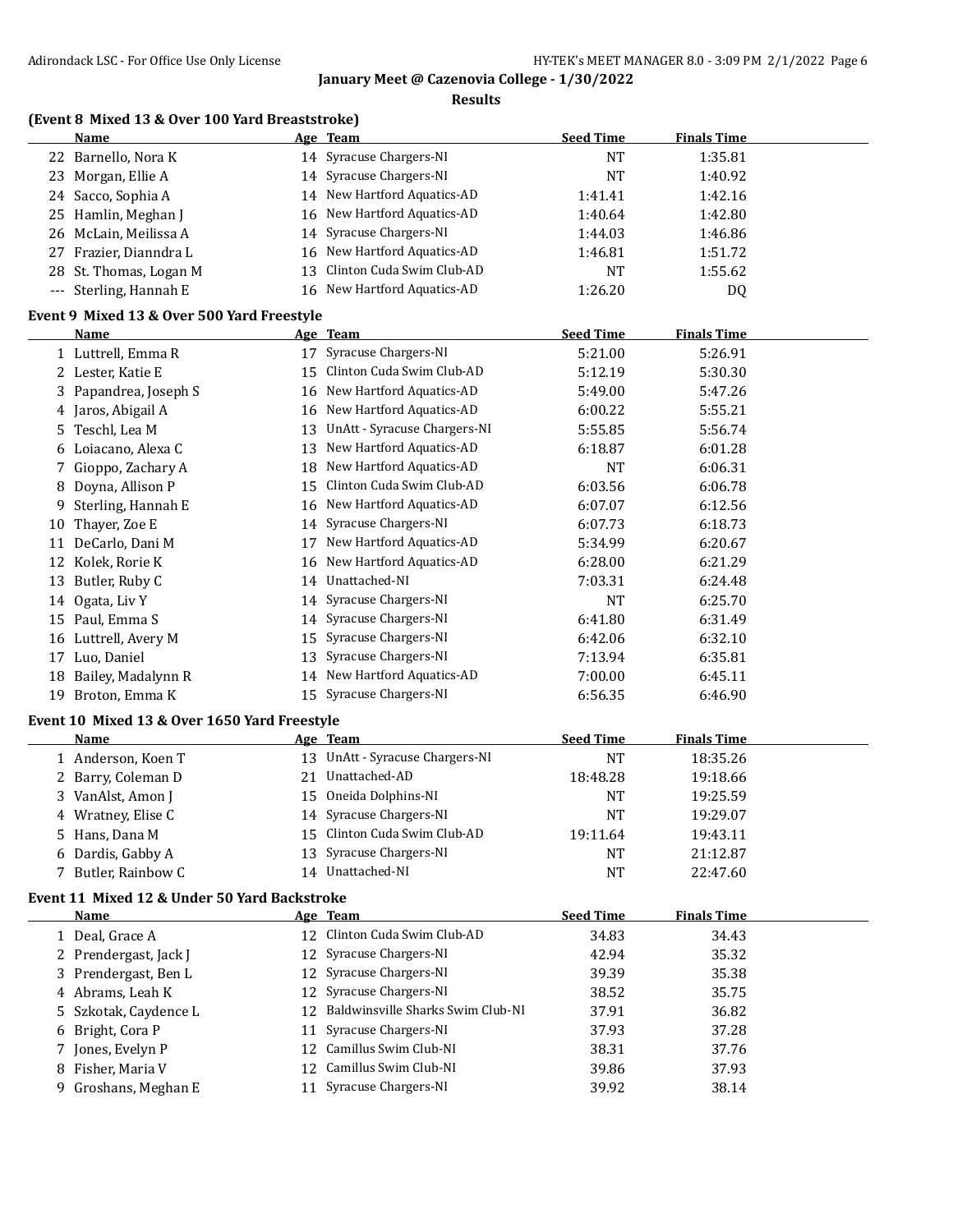### **Results**

## **(Event 11 Mixed 12 & Under 50 Yard Backstroke)**

|                     | <b>Name</b>            |    | Age Team                          | <b>Seed Time</b> | <b>Finals Time</b> |  |
|---------------------|------------------------|----|-----------------------------------|------------------|--------------------|--|
|                     | 10 Prendergast, Emme K | 10 | Syracuse Chargers-NI              | <b>NT</b>        | 38.34              |  |
|                     | 11 Cuddy, Dylan A      |    | 12 Syracuse Chargers-NI           | 53.61            | 42.40              |  |
|                     | 12 Kligerman, Silas J  | 11 | Syracuse Chargers-NI              | 45.97            | 42.44              |  |
| 13                  | Krupski, Zachary C     | 10 | Unattached-AD                     | 43.25            | 43.25              |  |
|                     | 14 Cuddy, Connor R     | 12 | Syracuse Chargers-NI              | 44.73            | 43.37              |  |
| 15                  | Nabewaniec, Olivia G   |    | 11 Camillus Swim Club-NI          | 44.90            | 43.38              |  |
| 16                  | Dubler, Jillian M      | 11 | Baldwinsville Sharks Swim Club-NI | <b>NT</b>        | 43.74              |  |
| 17                  | Howe, Avery E          | 9  | Syracuse Chargers-NI              | 47.88            | 45.37              |  |
| 18                  | Nabewaniec, Hannah M   | 9  | Camillus Swim Club-NI             | 49.75            | 45.73              |  |
| 19                  | Fogel, Mason H         | 10 | Syracuse Chargers-NI              | 51.46            | 45.94              |  |
| 20                  | Grant, Addie K         | 11 | Clinton Cuda Swim Club-AD         | <b>NT</b>        | 46.57              |  |
|                     | 21 Graf, Tristan C     | 12 | Syracuse Chargers-NI              | 48.59            | 46.75              |  |
| 22                  | Paul, Kendal L         | 9  | Syracuse Chargers-NI              | 57.82            | 47.02              |  |
| 23                  | Mierek, Casey P        | 12 | Baldwinsville Sharks Swim Club-NI | 48.75            | 47.10              |  |
| 24                  | Doran, Hollis R        | 12 | Baldwinsville Sharks Swim Club-NI | 53.50            | 47.46              |  |
| 25                  | Fetterman, Audrey E    | 11 | Syracuse Chargers-NI              | <b>NT</b>        | 48.18              |  |
| 26                  | Camp, Emma L           | 11 | Syracuse Chargers-NI              | 56.13            | 48.50              |  |
| 27                  | Kapic, Una K           |    | 12 Camillus Swim Club-NI          | 57.93            | 48.52              |  |
| 28                  | Stanton, Alexander R   | 12 | Clinton Cuda Swim Club-AD         | <b>NT</b>        | 48.62              |  |
| 29                  | Heaphy, Claire D       | 11 | Camillus Swim Club-NI             | 50.41            | 50.33              |  |
| 30                  | Pazcoguin, Ben         | 9  | Baldwinsville Sharks Swim Club-NI | <b>NT</b>        | 52.21              |  |
| 31                  | McMahon, Maggie C      | 9  | Camillus Swim Club-NI             | <b>NT</b>        | 56.86              |  |
| 32                  | Clarke, Liam M         | 10 | Syracuse Chargers-NI              | <b>NT</b>        | 57.04              |  |
| 33                  | Denkenberger, Wally J  | 9  | Syracuse Chargers-NI              | <b>NT</b>        | 58.50              |  |
| 34                  | Hansen, Ella R         | 10 | Syracuse Chargers-NI              | <b>NT</b>        | 58.79              |  |
| 35                  | Kligerman, August S    | 8  | Syracuse Chargers-NI              | 50.81            | 59.69              |  |
|                     | 36 Stone, Amalie R     | 12 | Clinton Cuda Swim Club-AD         | 1:04.68          | 1:00.73            |  |
| 37                  | Tankersley, Gavin J    | 9  | Syracuse Chargers-NI              | <b>NT</b>        | 1:02.14            |  |
| 38                  | White, Benjamin C      | 11 | Camillus Swim Club-NI             | 1:07.03          | 1:04.08            |  |
| 39                  | Lieberman, Max I       | 8  | Syracuse Chargers-NI              | <b>NT</b>        | 1:06.05            |  |
| 40                  | Nabewaniec, Molly R    | 7  | Camillus Swim Club-NI             | <b>NT</b>        | 1:07.78            |  |
| 41                  | Broton, Addy G         | 9  | Syracuse Chargers-NI              | NT               | 1:08.56            |  |
|                     | 42 Marciano, Grace M   | 8  | Syracuse Chargers-NI              | <b>NT</b>        | 1:09.74            |  |
| 43                  | Howe, Nolan T          | 7  | Syracuse Chargers-NI              | NT               | 1:09.79            |  |
| 44                  | Coville, Ian N         | 10 | Syracuse Chargers-NI              | <b>NT</b>        | 1:11.92            |  |
| 45                  | Gardner, Jake A        | 8  | Syracuse Chargers-NI              | <b>NT</b>        | 1:16.34            |  |
| $\qquad \qquad - -$ | Shaw, Stella R         | 12 | Baldwinsville Sharks Swim Club-NI | 40.44            | DQ                 |  |
|                     | --- Cuddy, Jackson L   | 8  | Syracuse Chargers-NI              | <b>NT</b>        | D <sub>Q</sub>     |  |

## **Event 12 Mixed 12 & Under 100 Yard Freestyle**

|    | <b>Name</b>           |    | Age Team                          | <b>Seed Time</b> | <b>Finals Time</b> |
|----|-----------------------|----|-----------------------------------|------------------|--------------------|
|    | 1 Kane, Emily J       |    | 12 Unattached-AD                  | 1:01.96          | 1:02.63            |
|    | 2 Wheeler, Sammy A    |    | 12 Syracuse Chargers-NI           | 1:04.46          | 1:05.33            |
|    | 3 Wales, Thearyn J    |    | 12 Syracuse Chargers-NI           | 1:07.28          | 1:06.20            |
|    | 4 Prendergast, Ben L  |    | 12 Syracuse Chargers-NI           | 1:09.17          | 1:06.35            |
|    | 5 Szkotak, Caydence L | 12 | Baldwinsville Sharks Swim Club-NI | 1:11.89          | 1:10.22            |
|    | 6 Johnson, Ki I       |    | 12 Camillus Swim Club-NI          | 1:10.68          | 1:10.62            |
|    | 7 Groshans, Meghan E  |    | 11 Syracuse Chargers-NI           | 1:17.69          | 1:11.13            |
|    | 8 Fisher, Maria V     |    | 12 Camillus Swim Club-NI          | 1:39.57          | 1:11.51            |
| 9. | Roman, Vlad           |    | 12 Syracuse Chargers-NI           | 1:21.32          | 1:11.68            |
|    | 10 Cuddy, Dylan A     |    | 12 Syracuse Chargers-NI           | 1:17.19          | 1:16.35            |
|    | 11 Schroth, Anna L    |    | 12 Syracuse Chargers-NI           | NT               | 1:18.36            |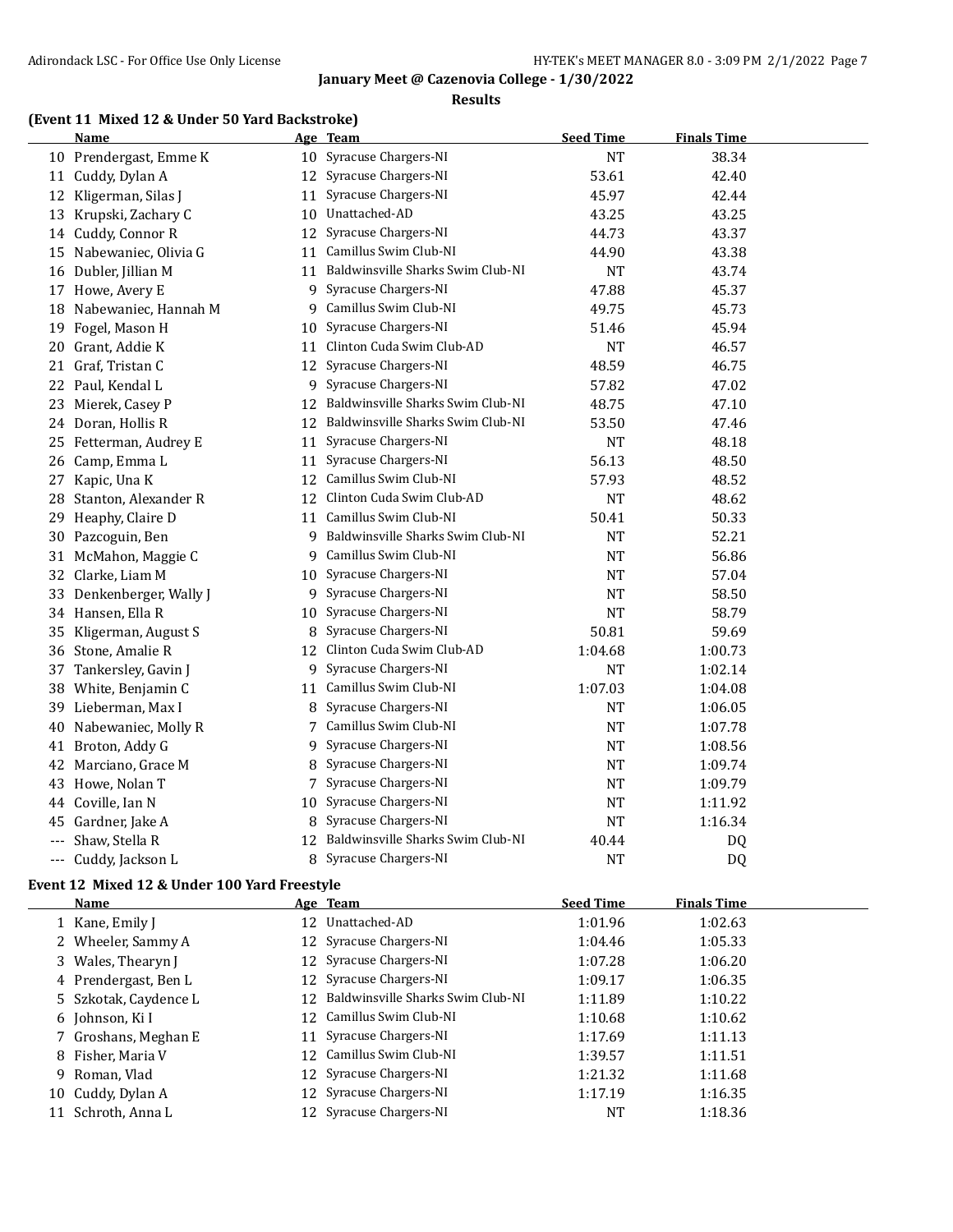### **Results**

## **(Event 12 Mixed 12 & Under 100 Yard Freestyle)**

|    | <b>Name</b>                                    |    | Age Team                             | <b>Seed Time</b> | <b>Finals Time</b> |  |
|----|------------------------------------------------|----|--------------------------------------|------------------|--------------------|--|
|    | 12 Shaw, Stella R                              |    | 12 Baldwinsville Sharks Swim Club-NI | 1:17.36          | 1:19.85            |  |
|    | 13 Kuss, Sarah N                               | 11 | Syracuse Chargers-NI                 | 1:50.15          | 1:20.26            |  |
|    | 14 Kligerman, Silas J                          | 11 | Syracuse Chargers-NI                 | 1:20.53          | 1:21.25            |  |
|    | 15 Mierek, Casey P                             | 12 | Baldwinsville Sharks Swim Club-NI    | 1:25.13          | 1:22.52            |  |
|    | 16 Heaphy, Claire D                            | 11 | Camillus Swim Club-NI                | 1:27.83          | 1:24.80            |  |
|    | 17 Pietricola, Natalie G                       | 11 | Baldwinsville Sharks Swim Club-NI    | <b>NT</b>        | 1:25.42            |  |
|    | 18 Nabewaniec, Olivia G                        | 11 | Camillus Swim Club-NI                | <b>NT</b>        | 1:25.84            |  |
|    | 19 Wallis, Lilly S                             | 11 | Syracuse Chargers-NI                 | 1:42.30          | 1:27.41            |  |
|    | 20 Fetterman, Audrey E                         | 11 | Syracuse Chargers-NI                 | <b>NT</b>        | 1:27.56            |  |
| 21 | Doran, Hollis R                                | 12 | Baldwinsville Sharks Swim Club-NI    | <b>NT</b>        | 1:27.87            |  |
| 22 | Simiele, Olivia M                              | 12 | Syracuse Chargers-NI                 | <b>NT</b>        | 1:28.57            |  |
|    | 23 Fogel, Mason H                              | 10 | Syracuse Chargers-NI                 | 1:47.93          | 1:28.69            |  |
|    | 24 Howe, Avery E                               | 9  | Syracuse Chargers-NI                 | 1:26.22          | 1:31.73            |  |
| 25 | Kapic, Una K                                   | 12 | Camillus Swim Club-NI                | <b>NT</b>        | 1:32.11            |  |
|    | 26 Delia, Alexa E                              | 10 | Baldwinsville Sharks Swim Club-NI    | 1:32.17          | 1:32.18            |  |
| 27 | Stanton, Alexander R                           | 12 | Clinton Cuda Swim Club-AD            | <b>NT</b>        | 1:32.83            |  |
| 28 | Grant, Addie K                                 | 11 | Clinton Cuda Swim Club-AD            | <b>NT</b>        | 1:33.66            |  |
| 29 | Benjamin, Izzy R                               | 11 | Syracuse Chargers-NI                 | <b>NT</b>        | 1:33.69            |  |
|    | 30 Graf, Tristan C                             | 12 | Syracuse Chargers-NI                 | 1:37.25          | 1:34.05            |  |
|    | 31 Abrams, Molly R                             | 9  | Syracuse Chargers-NI                 | 1:44.96          | 1:37.77            |  |
|    | 32 Verma, Aadit                                | 10 | Syracuse Chargers-NI                 | 1:47.94          | 1:38.56            |  |
|    | 33 Nabewaniec, Hannah M                        |    | 9 Camillus Swim Club-NI              | <b>NT</b>        | 1:39.18            |  |
|    | 34 Dubler, Jillian M                           | 11 | Baldwinsville Sharks Swim Club-NI    | <b>NT</b>        | 1:40.42            |  |
|    | 35 Dadey, Lily M                               | 10 | Syracuse Chargers-NI                 | 1:51.38          | 1:41.87            |  |
| 36 | Camp, Emma L                                   | 11 | Syracuse Chargers-NI                 | 1:47.21          | 1:43.81            |  |
|    | 37 Albanese, Lia M                             | 10 | Syracuse Chargers-NI                 | 1:53.62          | 1:51.61            |  |
|    | 38 Denkenberger, Wally J                       | 9  | Syracuse Chargers-NI                 | NT               | 1:52.07            |  |
| 39 | McMahon, Maggie C                              | 9  | Camillus Swim Club-NI                | <b>NT</b>        | 1:52.16            |  |
| 40 | Quesnel, Max W                                 | 10 | Syracuse Chargers-NI                 | <b>NT</b>        | 1:56.38            |  |
|    | 41 Lieberman, Max I                            |    | 8 Syracuse Chargers-NI               | <b>NT</b>        | 1:59.47            |  |
|    |                                                |    |                                      |                  |                    |  |
|    | Event 13 Mixed 12 & Under 100 Yard Butterfly   |    |                                      |                  |                    |  |
|    | Name                                           |    | Age Team                             | <b>Seed Time</b> | <b>Finals Time</b> |  |
|    | 1 Abrams, Leah K                               |    | 12 Syracuse Chargers-NI              | 1:20.83          | 1:17.75            |  |
|    | 2 Deal, Grace A                                |    | 12 Clinton Cuda Swim Club-AD         | 1:29.96          | 1:18.25            |  |
|    | 3 Fogel, Mason H                               |    | 10 Syracuse Chargers-NI              | NT               | 1:57.14            |  |
|    | Event 14 Mixed 12 & Under 50 Yard Breaststroke |    |                                      |                  |                    |  |
|    | Name                                           |    | Age Team                             | <b>Seed Time</b> | <b>Finals Time</b> |  |
|    | 1 Kane, Emily J                                |    | 12 Unattached-AD                     | 37.00            | 36.62              |  |
|    | 2 Prendergast, Jack J                          | 12 | Syracuse Chargers-NI                 | 46.61            | 40.61              |  |
|    | 3 Abrams, Leah K                               | 12 | Syracuse Chargers-NI                 | 49.75            | 42.07              |  |
|    | 4 Jones, Evelyn P                              | 12 | Camillus Swim Club-NI                | 43.17            | 42.57              |  |
| 5  | Wheeler, Sammy A                               | 12 | Syracuse Chargers-NI                 | 41.47            | 42.79              |  |
|    | 6 Zens, Blaise D                               | 12 | Camillus Swim Club-NI                | 42.44            | 43.01              |  |
| 7  | Cuddy, Connor R                                | 12 | Syracuse Chargers-NI                 | 45.51            | 43.88              |  |
| 8  | Roman, Vlad                                    | 12 | Syracuse Chargers-NI                 | 54.18            | 44.46              |  |
| 9. | Stone, Mitchem G                               | 12 | Syracuse Chargers-NI                 | 46.32            | 48.56              |  |
| 10 | Pietricola, Natalie G                          | 11 | Baldwinsville Sharks Swim Club-NI    | <b>NT</b>        | 49.66              |  |
| 11 | Krupski, Zachary C                             | 10 | Unattached-AD                        | 50.34            | 49.86              |  |
| 12 | Nabewaniec, Olivia G                           | 11 | Camillus Swim Club-NI                | 49.89            | 50.03              |  |
|    | 13 Eastman, Alex L                             |    | 10 Syracuse Chargers-NI              | NT               | 52.10              |  |
|    |                                                |    |                                      |                  |                    |  |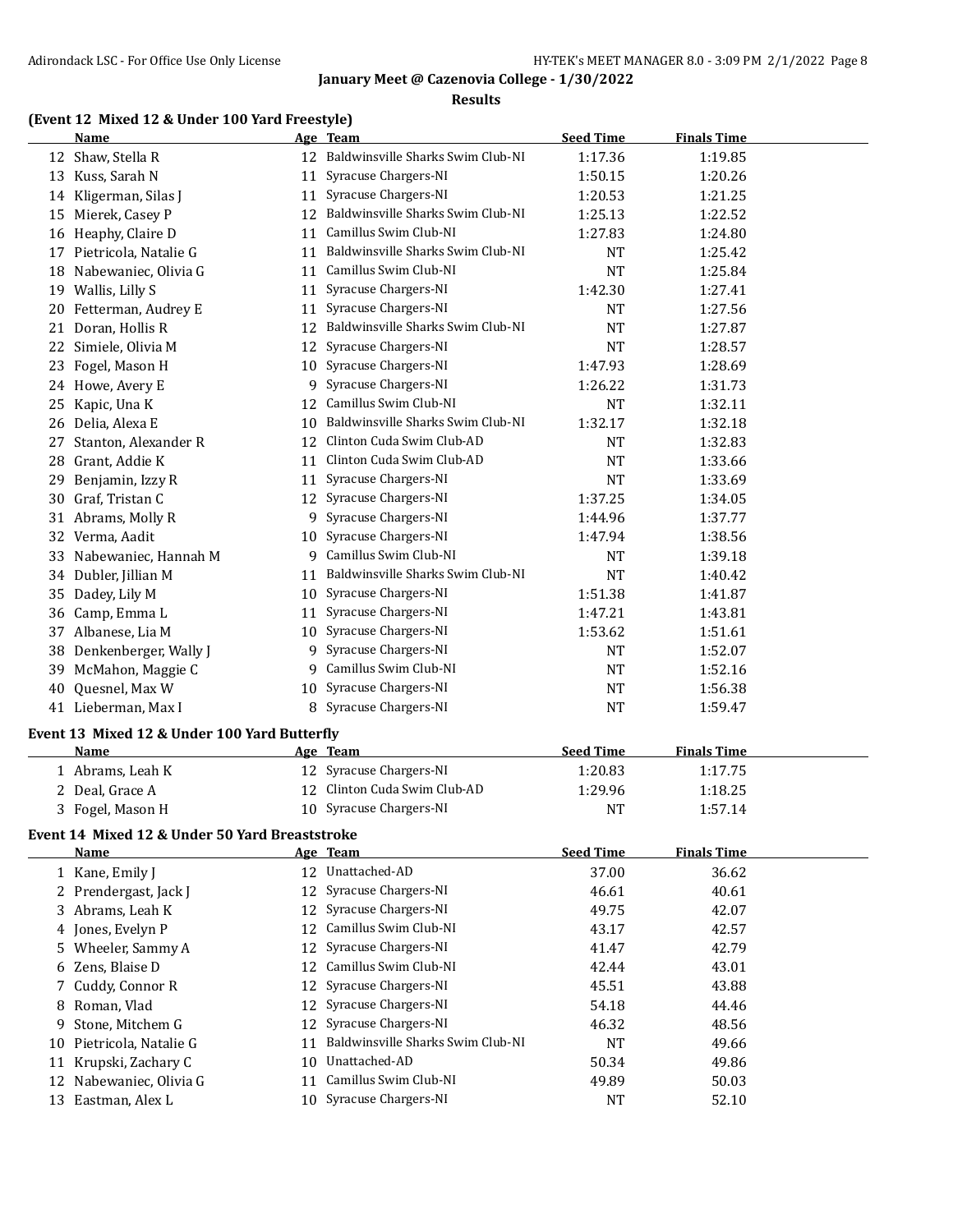### **Results**

# **(Event 14 Mixed 12 & Under 50 Yard Breaststroke)**

|          | <b>Name</b>                                 |    | Age Team                             | <b>Seed Time</b> | <b>Finals Time</b> |  |
|----------|---------------------------------------------|----|--------------------------------------|------------------|--------------------|--|
|          | 14 Delia, Alexa E                           |    | 10 Baldwinsville Sharks Swim Club-NI | 56.10            | 53.09              |  |
| 15       | Schroth, Anna L                             | 12 | Syracuse Chargers-NI                 | <b>NT</b>        | 53.24              |  |
| 16       | Wallis, Lilly S                             | 11 | Syracuse Chargers-NI                 | 53.51            | 53.45              |  |
| 17       | Simiele, Olivia M                           | 12 | Syracuse Chargers-NI                 | <b>NT</b>        | 54.62              |  |
| 18       | Verma, Aadit                                | 10 | Syracuse Chargers-NI                 | 59.52            | 54.65              |  |
| 19       | Grant, Addie K                              | 11 | Clinton Cuda Swim Club-AD            | <b>NT</b>        | 55.08              |  |
| 20       | Stone, Amalie R                             | 12 | Clinton Cuda Swim Club-AD            | 55.76            | 56.47              |  |
| 21       | Dubler, Jillian M                           | 11 | Baldwinsville Sharks Swim Club-NI    | <b>NT</b>        | 58.82              |  |
| 22       | Heaphy, Claire D                            | 11 | Camillus Swim Club-NI                | 1:10.76          | 1:00.55            |  |
| 23       | Doran, Hollis R                             | 12 | Baldwinsville Sharks Swim Club-NI    | <b>NT</b>        | 1:02.33            |  |
| 24       | Dadey, Lily M                               | 10 | Syracuse Chargers-NI                 | NT               | 1:05.47            |  |
| 25       | Hansen, Ella R                              | 10 | Syracuse Chargers-NI                 | 1:08.36          | 1:05.51            |  |
| 26       | Tankersley, Gavin J                         | 9  | Syracuse Chargers-NI                 | 1:11.13          | 1:08.12            |  |
| 27       | McMahon, Maggie C                           | 9. | Camillus Swim Club-NI                | NT               | 1:17.98            |  |
| $---$    | Clarke, Liam M                              | 10 | Syracuse Chargers-NI                 | NT               | DQ                 |  |
| $---$    | Marciano, Grace M                           | 8  | Syracuse Chargers-NI                 | <b>NT</b>        | DQ                 |  |
| $---$    | Denkenberger, Wally J                       | 9. | Syracuse Chargers-NI                 | <b>NT</b>        | DQ                 |  |
|          | Paul, Kendal L                              | 9  | Syracuse Chargers-NI                 | <b>NT</b>        | DQ                 |  |
|          | Quesnel, Max W                              | 10 | Syracuse Chargers-NI                 | NT               | DQ                 |  |
| $---$    | Camp, Emma L                                | 11 | Syracuse Chargers-NI                 | 1:00.05          | DQ                 |  |
| $\cdots$ | Stanton, Alexander R                        | 12 | Clinton Cuda Swim Club-AD            | <b>NT</b>        | DQ                 |  |
|          | Event 15 Mixed 12 & Under 50 Yard Freestyle |    |                                      |                  |                    |  |
|          | Name                                        |    | <u>Age Team</u>                      | <b>Seed Time</b> | <b>Finals Time</b> |  |
|          | 1 Prendergast, Ben L                        |    | 12 Syracuse Chargers-NI              | 30.26            | 29.57              |  |
|          | 2 Deal, Grace A                             |    | 12 Clinton Cuda Swim Club-AD         | 30.20            | 30.42              |  |
| 3        | Roman, Vlad                                 | 12 | Syracuse Chargers-NI                 | 32.12            | 31.94              |  |
| 4        | Bright, Cora P                              | 11 | Syracuse Chargers-NI                 | 32.98            | 32.11              |  |
| 5        | Cuddy, Connor R                             | 12 | Syracuse Chargers-NI                 | 36.81            | 33.27              |  |
| 6        | Groshans, Meghan E                          | 11 | Syracuse Chargers-NI                 | 33.75            | 33.86              |  |
| 7        | Cuddy, Dylan A                              | 12 | Syracuse Chargers-NI                 | 34.37            | 34.16              |  |
| 8        | Prendergast, Emme K                         | 10 | Syracuse Chargers-NI                 | 36.86            | 34.48              |  |
| 9        | Schroth, Anna L                             | 12 | Syracuse Chargers-NI                 | <b>NT</b>        | 35.35              |  |
| 10       | Shaw, Stella R                              | 12 | Baldwinsville Sharks Swim Club-NI    | 34.44            | 35.42              |  |
|          | 11 Kligerman, Silas J                       | 11 | Syracuse Chargers-NI                 | 34.49            | 35.60              |  |
|          | 12 Kuss, Sarah N                            |    | 11 Syracuse Chargers-NI              | 44.38            | 35.87              |  |
|          | 13 Pietricola, Natalie G                    |    | 11 Baldwinsville Sharks Swim Club-NI | <b>NT</b>        | 36.48              |  |
|          | 14 Krupski, Zachary C                       |    | 10 Unattached-AD                     | 37.60            | 36.57              |  |
|          | 15 Zens, Blaise D                           |    | 12 Camillus Swim Club-NI             | 32.98            | 36.71              |  |
|          | 16 Eastman, Alex L                          | 10 | Syracuse Chargers-NI                 | NT               | 37.42              |  |
|          | 17 Heaphy, Claire D                         |    | 11 Camillus Swim Club-NI             | 37.14            | 37.75              |  |
| 18       | Nabewaniec, Olivia G                        | 11 | Camillus Swim Club-NI                | 38.27            | 38.00              |  |
| 19       | Fetterman, Audrey E                         | 11 | Syracuse Chargers-NI                 | <b>NT</b>        | 38.42              |  |
| 20       | Simiele, Olivia M                           | 12 | Syracuse Chargers-NI                 | <b>NT</b>        | 38.71              |  |
| 21       | Mierek, Casey P                             | 12 | Baldwinsville Sharks Swim Club-NI    | 38.64            | 39.35              |  |
| 22       | Doran, Hollis R                             | 12 | Baldwinsville Sharks Swim Club-NI    | 38.85            | 39.45              |  |
| 23       | Fogel, Mason H                              | 10 | Syracuse Chargers-NI                 | 45.96            | 39.69              |  |
| 24       | Stanton, Alexander R                        | 12 | Clinton Cuda Swim Club-AD            | NT               | 39.74              |  |
| 25       | Graf, Tristan C                             | 12 | Syracuse Chargers-NI                 | 44.65            | 40.51              |  |
| 26       | Benjamin, Izzy R                            | 11 | Syracuse Chargers-NI                 | 40.88            | 40.86              |  |
| 27       | Delia, Alexa E                              | 10 | Baldwinsville Sharks Swim Club-NI    | 42.00            | 41.22              |  |
|          | 28 Kapic, Una K                             |    | 12 Camillus Swim Club-NI             | 44.74            | 41.45              |  |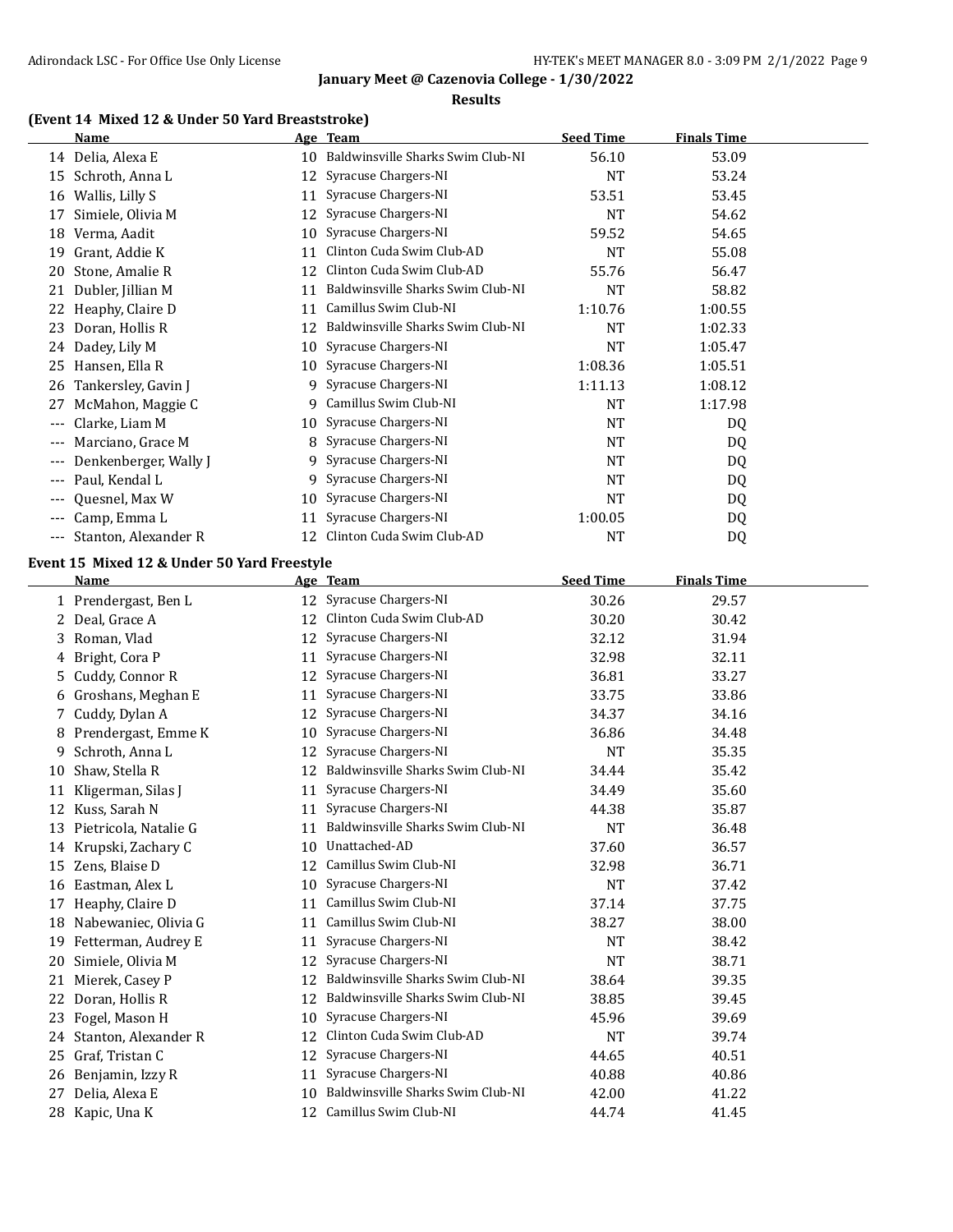### **Results**

## **(Event 15 Mixed 12 & Under 50 Yard Freestyle)**

|    | <b>Name</b>                                     |    | Age Team                             | <b>Seed Time</b> | <b>Finals Time</b> |  |
|----|-------------------------------------------------|----|--------------------------------------|------------------|--------------------|--|
|    | 29 Wallis, Lilly S                              |    | 11 Syracuse Chargers-NI              | 43.10            | 41.49              |  |
| 30 | Dubler, Jillian M                               |    | 11 Baldwinsville Sharks Swim Club-NI | 39.63            | 42.10              |  |
|    | 31 Verma, Aadit                                 | 10 | Syracuse Chargers-NI                 | 1:15.81          | 44.37              |  |
|    | 32 Nabewaniec, Hannah M                         |    | 9 Camillus Swim Club-NI              | 42.80            | 44.82              |  |
| 33 | Dadey, Lily M                                   | 10 | Syracuse Chargers-NI                 | 48.98            | 45.57              |  |
| 34 | Pazcoguin, Ben                                  |    | 9 Baldwinsville Sharks Swim Club-NI  | 45.03            | 46.72              |  |
| 35 | Albanese, Lia M                                 | 10 | Syracuse Chargers-NI                 | 48.68            | 46.91              |  |
| 36 | Paul, Kendal L                                  | 9  | Syracuse Chargers-NI                 | 49.11            | 47.17              |  |
| 37 | Clarke, Liam M                                  | 10 | Syracuse Chargers-NI                 | <b>NT</b>        | 47.38              |  |
| 38 | Camp, Emma L                                    | 11 | Syracuse Chargers-NI                 | 47.78            | 47.74              |  |
| 39 | Kligerman, August S                             | 8  | Syracuse Chargers-NI                 | 43.66            | 50.20              |  |
| 40 | Quesnel, Max W                                  | 10 | Syracuse Chargers-NI                 | <b>NT</b>        | 52.41              |  |
| 41 | Tankersley, Gavin J                             | 9  | Syracuse Chargers-NI                 | 49.68            | 53.04              |  |
| 42 | Lieberman, Max I                                | 8  | Syracuse Chargers-NI                 | 56.99            | 54.71              |  |
| 43 | Denkenberger, Wally J                           | 9  | Syracuse Chargers-NI                 | <b>NT</b>        | 55.36              |  |
| 44 | Stone, Amalie R                                 | 12 | Clinton Cuda Swim Club-AD            | 56.32            | 56.60              |  |
| 45 | Broton, Addy G                                  | 9  | Syracuse Chargers-NI                 | <b>NT</b>        | 1:00.03            |  |
| 46 | Cuddy, Jackson L                                | 8  | Syracuse Chargers-NI                 | <b>NT</b>        | 1:01.90            |  |
| 47 | Coville, Ian N                                  | 10 | Syracuse Chargers-NI                 | <b>NT</b>        | 1:03.59            |  |
| 48 | Nabewaniec, Molly R                             | 7  | Camillus Swim Club-NI                | <b>NT</b>        | 1:05.81            |  |
| 49 | White, Benjamin C                               | 11 | Camillus Swim Club-NI                | 49.93            | 1:09.39            |  |
| 50 | Howe, Nolan T                                   | 7  | Syracuse Chargers-NI                 | <b>NT</b>        | 1:10.48            |  |
| 51 | Gardner, Jake A                                 | 8  | Syracuse Chargers-NI                 | 1:16.78          | 1:10.60            |  |
|    | 52 Marciano, Grace M                            |    | 8 Syracuse Chargers-NI               | <b>NT</b>        | 1:11.82            |  |
|    | Event 16 Mixed 12 & Under 100 Yard Backstroke   |    |                                      |                  |                    |  |
|    | <b>Name</b>                                     |    | Age Team                             | <b>Seed Time</b> | <b>Finals Time</b> |  |
|    | 1 Kane, Emily J                                 |    | 12 Unattached-AD                     | 1:11.45          | 1:12.44            |  |
| 2  | Wheeler, Sammy A                                | 12 | Syracuse Chargers-NI                 | 1:26.67          | 1:17.47            |  |
| 3  | Szkotak, Caydence L                             | 12 | Baldwinsville Sharks Swim Club-NI    | 1:26.01          | 1:21.69            |  |
| 4  | Fisher, Maria V                                 | 12 | Camillus Swim Club-NI                | 2:01.96          | 1:26.48            |  |
| 5  | Stone, Mitchem G                                | 12 | Syracuse Chargers-NI                 | 1:54.65          | 1:26.95            |  |
| 6  | Jones, Evelyn P                                 | 12 | Camillus Swim Club-NI                | 1:30.18          | 1:29.16            |  |
| 7  | Johnson, Ki I                                   | 12 | Camillus Swim Club-NI                | NT               | 1:30.44            |  |
| 8  | Kuss, Sarah N                                   | 11 | Syracuse Chargers-NI                 | <b>NT</b>        | 1:33.49            |  |
| 9  | Shaw, Stella R                                  |    | 12 Baldwinsville Sharks Swim Club-NI | 1:30.63          | 1:34.23            |  |
|    | 10 Kligerman, Silas J                           |    | 11 Syracuse Chargers-NI              | 1:43.33          | 1:38.13            |  |
|    | 11 Mierek, Casey P                              | 12 | Baldwinsville Sharks Swim Club-NI    | <b>NT</b>        | 1:42.33            |  |
|    | 12 Graf, Tristan C                              |    | 12 Syracuse Chargers-NI              | 1:51.75          | 1:48.67            |  |
|    | 13 Howe, Avery E                                |    | 9 Syracuse Chargers-NI               | <b>NT</b>        | 1:49.94            |  |
|    | 14 Abrams, Molly R                              | 9. | Syracuse Chargers-NI                 | NT               | 1:53.79            |  |
|    | --- McMahon, Maggie C                           |    | 9 Camillus Swim Club-NI              | NT               | DQ                 |  |
|    | Event 17 Mixed 12 & Under 100 Yard Breaststroke |    |                                      |                  |                    |  |
|    | <b>Name</b>                                     |    | Age Team                             | <b>Seed Time</b> | <b>Finals Time</b> |  |
|    |                                                 |    |                                      |                  |                    |  |

| Name                  | age leam                     | seed Time | <b>Finals Time</b> |  |
|-----------------------|------------------------------|-----------|--------------------|--|
| 1 Kane, Emily J       | 12 Unattached-AD             | 1:21.74   | 1:20.12            |  |
| 2 Prendergast, Ben L  | 12 Syracuse Chargers-NI      | 1:29.27   | 1:27.50            |  |
| 3 Deal, Grace A       | 12 Clinton Cuda Swim Club-AD | 1:24.26   | 1:29.23            |  |
| 4 Prendergast, Jack J | 12 Syracuse Chargers-NI      | 1:30.64   | 1:31.87            |  |
| 5 Prendergast, Emme K | 10 Syracuse Chargers-NI      | <b>NT</b> | 1:35.65            |  |
| 6 Cuddy, Connor R     | 12 Syracuse Chargers-NI      | 1:43.57   | 1:37.17            |  |
| Roman, Vlad           | 12 Syracuse Chargers-NI      | NT        | 1:37.62            |  |